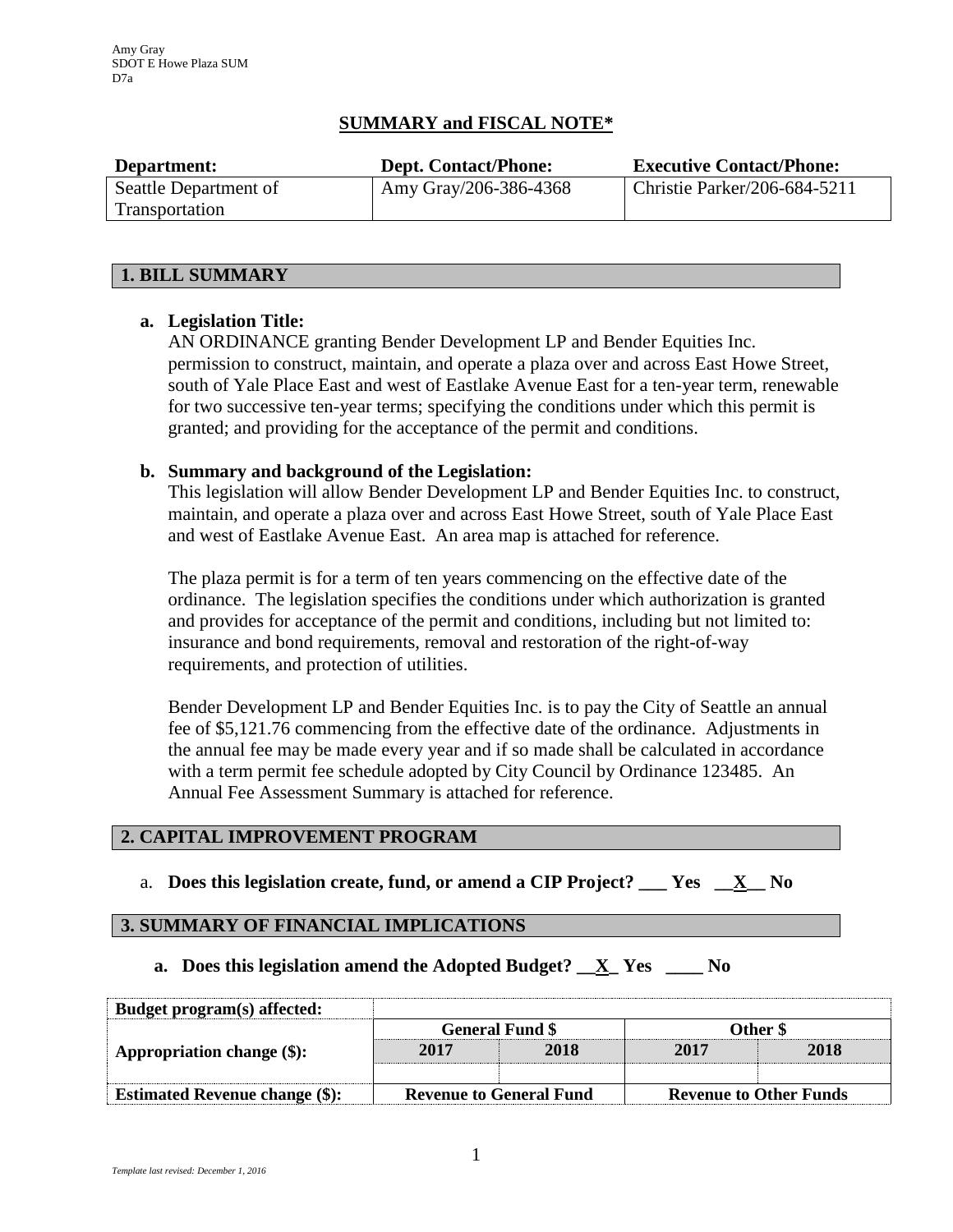|                            | 2017                    | 2018 | 2017                    | 2018       |
|----------------------------|-------------------------|------|-------------------------|------------|
|                            |                         |      | \$5,121.76              | <b>TBD</b> |
|                            | <b>No. of Positions</b> |      | <b>Total FTE Change</b> |            |
| <b>Positions affected:</b> | 2017                    | 2018 | 2017                    | 2018       |
|                            |                         |      |                         |            |

- **b. Does the legislation have other financial impacts to the City of Seattle that are not reflected in the above, including direct or indirect, short-term or long-term costs?** No.
- **c. Is there financial cost or other impacts of** *not* **implementing the legislation?** If the legislation is not enacted by the City Council, the City of Seattle will not receive the 2017 annual fee of \$5,121.76. As previously stated, the City of Seattle has the option to adjust the fee amount on an annual basis.

### **3.d. Appropriations**

**\_\_\_\_ This legislation adds, changes, or deletes appropriations.**

**3.e. Revenues/Reimbursements**

**\_\_X\_\_ This legislation adds, changes, or deletes revenues or reimbursements.**

**Anticipated Revenue/Reimbursement Resulting from this Legislation:**

| <b>Fund Name and</b>  | Dept        | <b>Revenue Source</b> | 2017       | 2018 Estimated |
|-----------------------|-------------|-----------------------|------------|----------------|
| <b>Number</b>         |             |                       | Revenue    | Revenue        |
| Transportation        | <b>SDOT</b> | Annual Fee            | \$5,121.76 | <b>TBD</b>     |
| <b>Operating Fund</b> |             |                       |            |                |
| <b>TOTAL</b>          |             |                       | \$5,121.76 | <b>TBD</b>     |

Is this change one-time or ongoing?

The City will receive the annual fee, as adjusted each year, from Bender Development LP and Bender Equities Inc. for the entire term of the permit.

Revenue/Reimbursement Notes: The 2017 fee is based on 2017 King County Assessed Land Value.

# **3.f. Positions**

**\_\_\_\_ This legislation adds, changes, or deletes positions.**

# **4. OTHER IMPLICATIONS**

**a. Does this legislation affect any departments besides the originating department?**